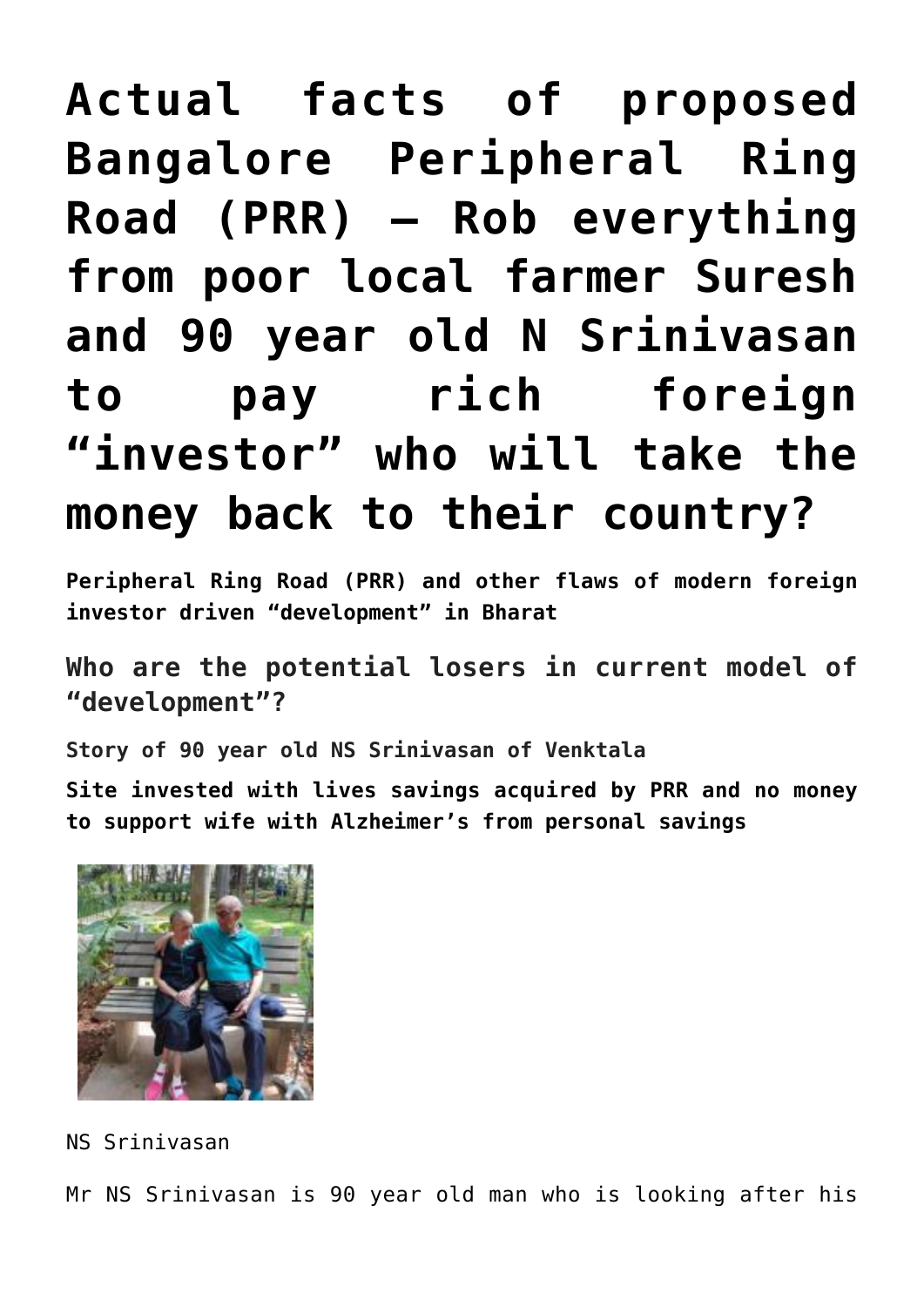wife who has Alzheimer's. His life savings were invested in 1995 in 2 plots in Venkatala – and the Plots have been acquired for the PRR. He is in dire need of money.

He is willing to sell at 1/2 price but who will buy land that is under acquisition. Besides to buy or sell land that is acquired is illegal.

#### **Quotes from NS Srinivasan**

Now nearing 90 with daughter and son settled in USA, to provide funds for wife"s home nursing, I have to dispose of all the plots but no distress selling.

I just want to tell you – that if you don't press the urgency button nothing will happen

- 1. You can't sell the plots- it's illegal
- 2. Nobody will buy on plots that are under acquisition
- 3. No banks with extend a loan on plots that are under acquisition.
- 4. You can not expect that your children in the US will be able to come down and sort this issue if you haven't been able to.
- 5. Who will fund your wives home care if you are not there ?

Numerous letters by Prof Srinivasan to BDA go unanswered and unacknowledged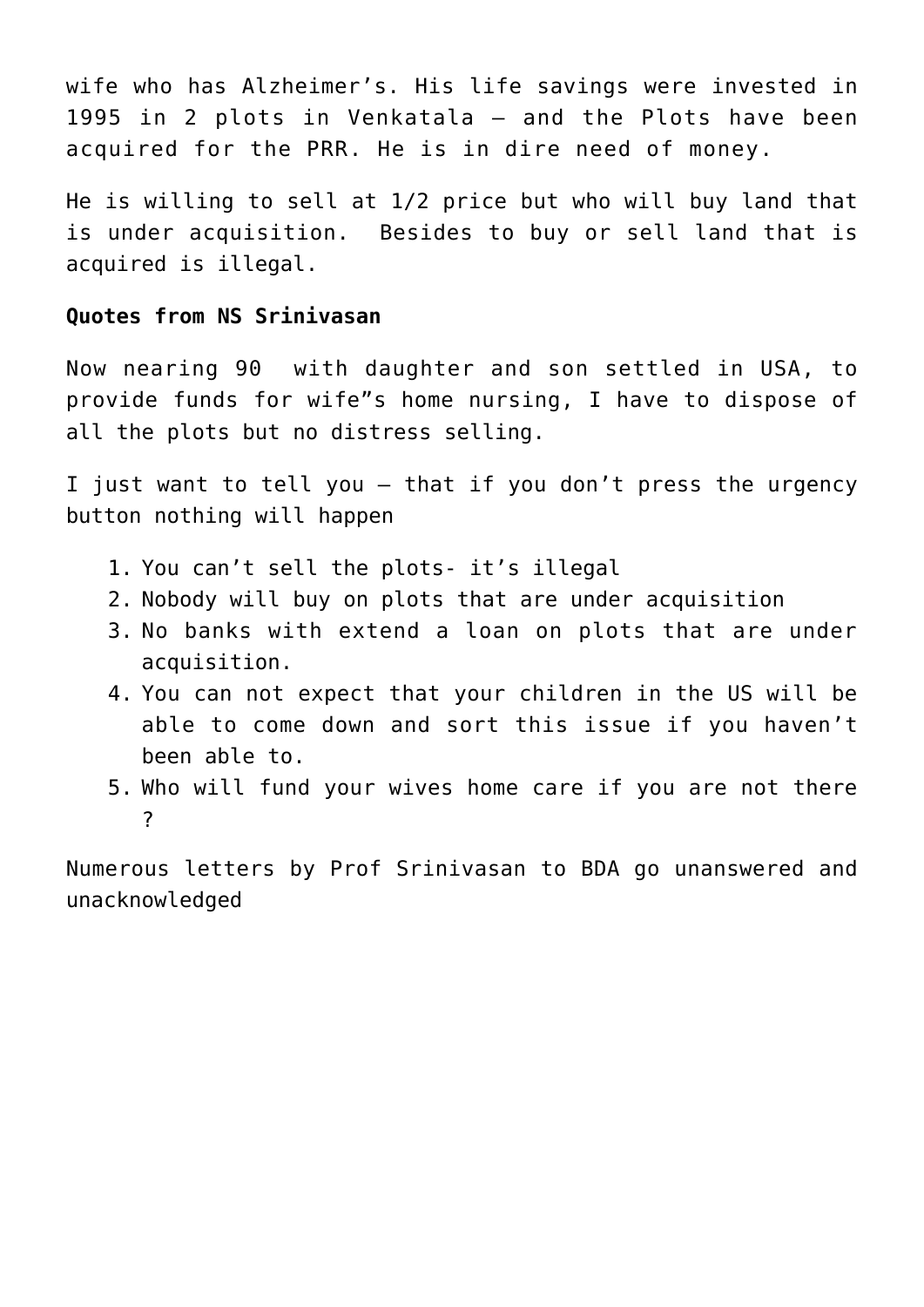| 49-14039-1<br>No. of Lot, House, etc.,                                                                                                                                                                                                                                                                                                                                                                                                                                                                  |  |
|---------------------------------------------------------------------------------------------------------------------------------------------------------------------------------------------------------------------------------------------------------------------------------------------------------------------------------------------------------------------------------------------------------------------------------------------------------------------------------------------------------|--|
| I am accelering the butter or continuous of my holes a create high andy defensed on the product in the control of<br>and Automobile                                                                                                                                                                                                                                                                                                                                                                     |  |
| I we needly benefits to understand what happened we see believ at 100 M/LEC whether<br>larving book recovered by Chantonsen's collect, in that move fountages to post \$100 profession.<br>Brown in-Sucha will be sell and a sold consideration.                                                                                                                                                                                                                                                        |  |
| lin, I and were plant errors that 50% had discussions with an level party on the 1980.<br>Who also not interested , my news, then being it will have to finalize , on then, Californ's<br>approved the Fushing Hispanic Particulate to you be press. After Bolto is named, haven't enter the                                                                                                                                                                                                            |  |
| lands magnitude to presting : the that NET prior approval. I holives, is as for part, financy.<br>all there are by the processes and not provide anaphrod. SHOT regard with Pricers<br>planty. In one your partners probasing the stay for the Pricese Planty would blue to construct<br>perspects at the quarties of managerities geneals through PRK to prove the northern<br>pearls for the fifty pears of use actionists. At the content of Pandersky effect, before<br><b>Significant Property</b> |  |
| 50, it to some under sell in the pedi-mont I are planet , somely , to investigate<br>mobilize had, is percell and crokess, expander those surving to any affing with fire<br>third fire years. I expect you excel space to design superintent of any territorial 20 and 23<br>of the separated Yurkath Layner, Yurkatha trans. and public 90-MP, separate  at 307.0<br><b>American Control</b><br>.                                                                                                     |  |
| I do topo dia maliaisi ingananchiasi wili sol gold nati-                                                                                                                                                                                                                                                                                                                                                                                                                                                |  |
| Nichols<br><b>Hilling Photo St. A. Andrew program</b>                                                                                                                                                                                                                                                                                                                                                                                                                                                   |  |

**Story of [Liza Home in Doddagubbi,](https://lizashome.org/about.html) home for more than 20 mentally and physically challenged women**

 **([https://lizashome.org/\)](https://lizashome.org/)**

**Overrun by proposed PRR and these unfortunate residents will not have a home anymore**

Dr. Molly Abraham

Email: [abrahamkcster@gmail.com](mailto:abrahamkcster@gmail.com),

Liza's Home, Near Nandini Farm, Doddagubbi P.O., Bangalore – 560077.

Ph: (off) 080-29736769, Ph: (Mob) +91-8971103720

Liza's Home is a residential care facility for women with mental and physical disabilities. The centre was started in the late 1980's in Bangalore, India by Dr. Molly Abraham in the name of her daughter Liza.

Liza was diagnosed with meningitis in her early infancy which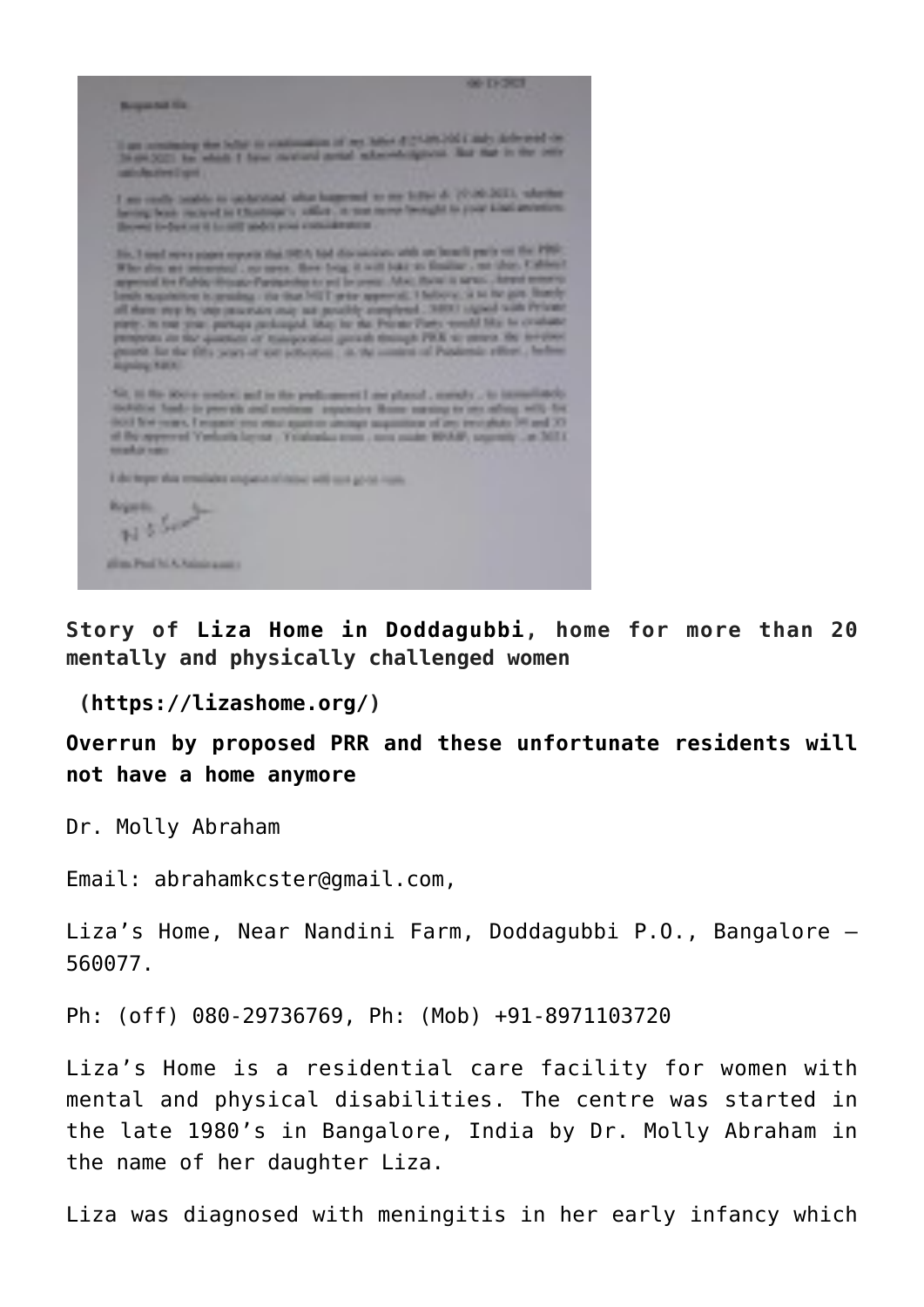left her brain-injured. She developed severe mental and physical disabilities. Dr Molly established the Home, with support from her husband (Late) Rev. Dr. K C Abraham and other well wishers. Thus, Liza became the ray of hope and God used her disability to give birth to this beautiful Home which serves many women who had once lost hope.

At present, women between the age of 19 years and 61 years, who live at the Home with varied level of mental and physical disabilities, and who come from challenging socio-economic backgrounds.

Liza's Home is a registered charitable trust dedicated towards sustaining community-based care and upholding the rights of disabled women, and is supported by individual donors and independent well-wishers.

Liza's Home is in an idyllic environment. If PRR acquires this land, it will become very difficult to purchase a new piece of land and construct the necessary infra-structure. This will also take a long time – may be 2 to 3 years. Where will the 20 plus members go during this period?

Many of our members do not have parents, and, some members have no family support at all. Hence the disabled members of Liza's Home will be put under severe stress and manifold misery.



Founders of Liza Home



Physically and Mentally Challenged Residents of Liza Home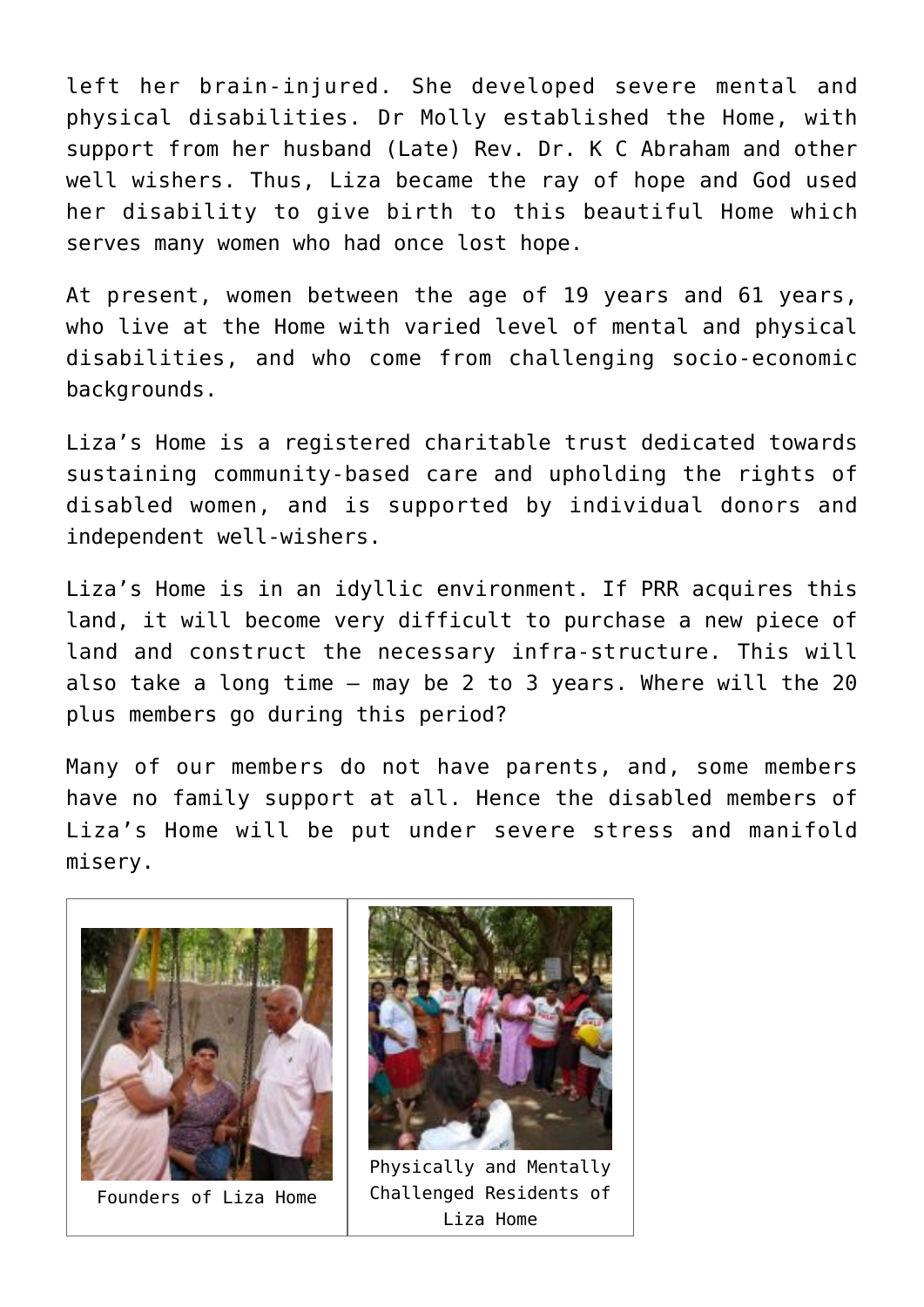**Story of Suresh of Varthur**

#### **Small holder farmer**

+91-99865-04553

He and his brother and families live on 2 acres of land; the entire portion will be wiped out by PRR. They are small farmers and have put their heart and soul into their land since generations.

Suresh and his two brothers with their families, a total of 9 members, live together in a 2 acre land holding in Sorahinase village in east Bengaluru. They grow vegetables for the city and are entirely dependent on the land, except for Suresh who works in the maintenance department of a hospital. Their entire small holding is notified for the PRR. They will not only lose their house but their livelihood as well.

# **Problems with the Peripheral Ring Road (PRR)**

#### **Environmentally a disaster**

**Destroying lakes, stormwater drains and destroying livelihoods of tens of thousands and displacing more than 100000 people, and officially destroying more than 33000 trees many of which are on the heritage biodiversity list.**

**Refer to** [Dhyan BA objection on environmental grounds in](https://drive.google.com/file/d/1DoBGWBA_NK4yGXYW8AiLlWjN7ppgmEiZ/view?usp=sharing) [writing to the BDA](https://drive.google.com/file/d/1DoBGWBA_NK4yGXYW8AiLlWjN7ppgmEiZ/view?usp=sharing) (file 20200810 Dhyan BA Environmental Public hearing Objections to Peripheral Ring Road(PRR) Bangalore.pdf).

Doddagubbi Lake given below will cease to exist if PRR ever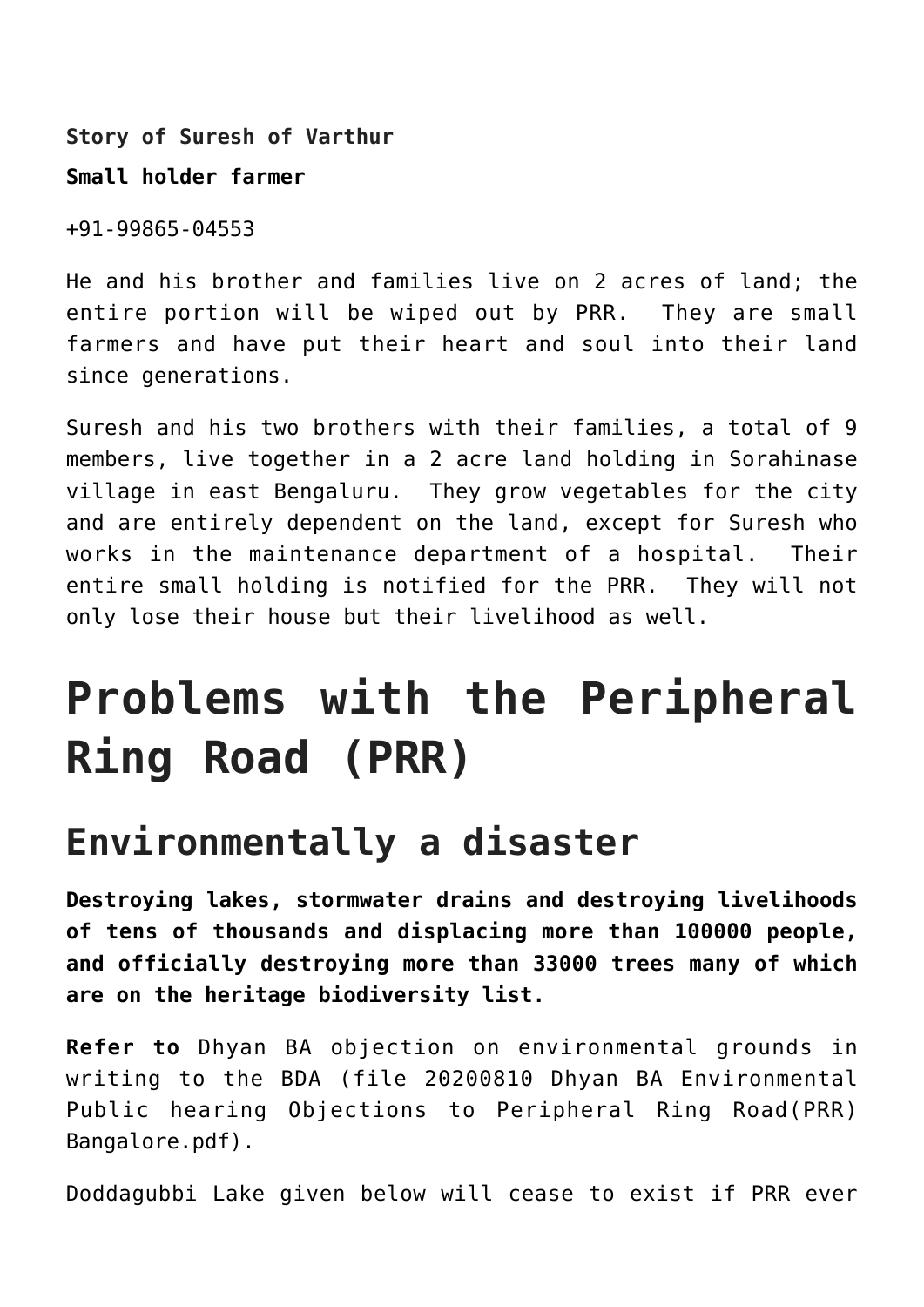comes to reality since main stormwater drains into Doddagubbi lake will be permanently closed and have even been [maliciously](https://drive.google.com/file/d/1DoBGWBA_NK4yGXYW8AiLlWjN7ppgmEiZ/view?usp=sharing) [concealed as not existing in the CDP 2031.](https://drive.google.com/file/d/1DoBGWBA_NK4yGXYW8AiLlWjN7ppgmEiZ/view?usp=sharing)

Some extracts from above objection:

The PRR passes along 6 lakes (page 79). Study of the present land use shows that "the land is predominantly covered with cultivated land (26.15%) followed by plantation (22.92%)…

Plantation activities include banana, coconut, arecanut, teak, eucalyptus etc. and floriculture is also observed in the area" (page 97). The environment will be completely and irreparably destroyed by building the PRR. The area will be stripped of its pristine environment, its cultivable assets, its flora and fauna, fisheries etc.

#### **FELLING OF 33,838 TREES WILL BE A GIGANTIC LOSS TO THE ENVIRONMENT OF BENGALURU WHICH WILL BECOME A DUST BOWL AND A HOT ISLAND**

The felling of 33,838 trees will take place to accommodate the PRR. This will have a disastrous effect on the environment of Bengaluru. The Report suggests compensatory afforestation as a mitigation measure (page 178). This involves planting of saplings and transplantation of

trees (page 148). Both these measures are highly problematic. Planting of saplings in lieu of trees felled has been an abject failure in earlier projects. Besides, the saplings, if at all they take root, will take two decades to become fullgrown trees. During this period, the environment will be highly compromised. Uprooting and transplanting trees is an expensive and arduous process. Only endangered species of trees will be transplanted. This removal of the trees will have a disastrous effect on the environment of Bengaluru.

**THE POPULATION AFFECTED BY THE PRR IS UNDERESTIMATED. IT IS ONE MILLION.**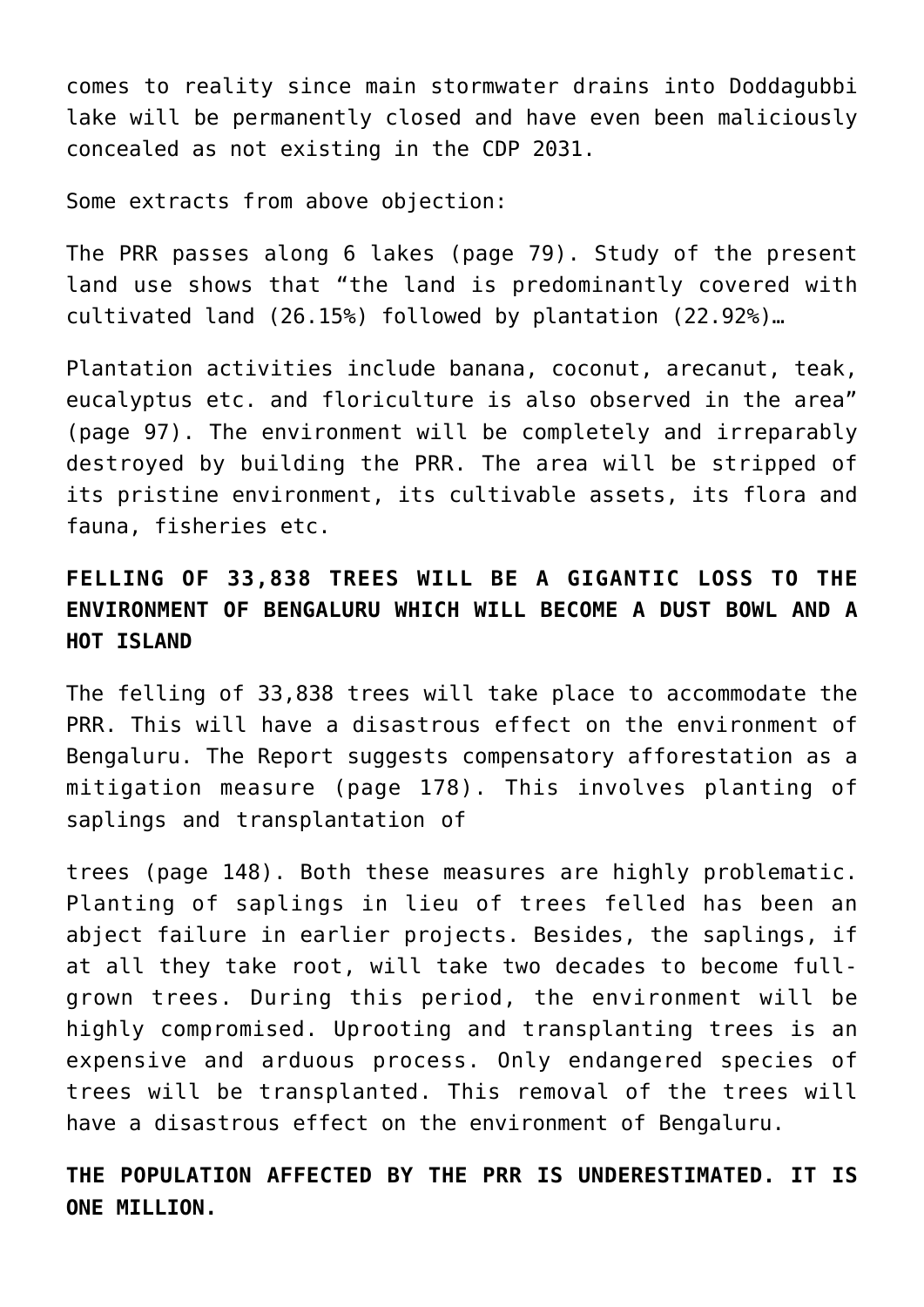On page 178, the Table 7.4 shows that the "projected population for 2021 is 7.4 lakh". It also states on page 176 that "villages that fall under 19 BBMP wards was not included due to unavailability of Census data of previous decades." It may be assumed that the density of the

BBMP wards is higher than the outlying villages; hence a population of one million affected may be projected for 2021.

#### **Financially a disaster and filled with malfeasances**

**How a project conceived in 2004 can be relevant in 2021?**

After Covid crisis, the scenario has changed. Work from home has become the trend for IT/BT/tech companies and many IT/BT companies plan to make this permanent.

People are leaving Bangalore and returning to their hometowns and work from home has increased with people even working from Kodagu where they have a good internet connection. Most real estate developers are in serious crisis since office leases are not being renewed for large volumes by IT/BT companies the main consumers of real estate in Bangalore. Many PGs in the main IT/BT areas of Bangalore have shut down permanently and in some cases the PG owners have abandoned their PGS and not paid rental dues to landlords who probably built their PGs on borrowed money and depended on EMIS to pay of their loans.

Traffic has come down in Bangalore since 2020, and traffic projections of PRR need to be done again since world-wide work from home has become a permanent thing now especially for Tech companies.

Special mention is [CRISIL report done in 2012.](https://drive.google.com/file/d/12RTl6_qsVUQbU-JYJHc4vLa4tp1W1Hnn/view?usp=sharing)

Attention is brought to page 13 and 14 about proposed revenues — the revenues forecast are only 151 crores per year as of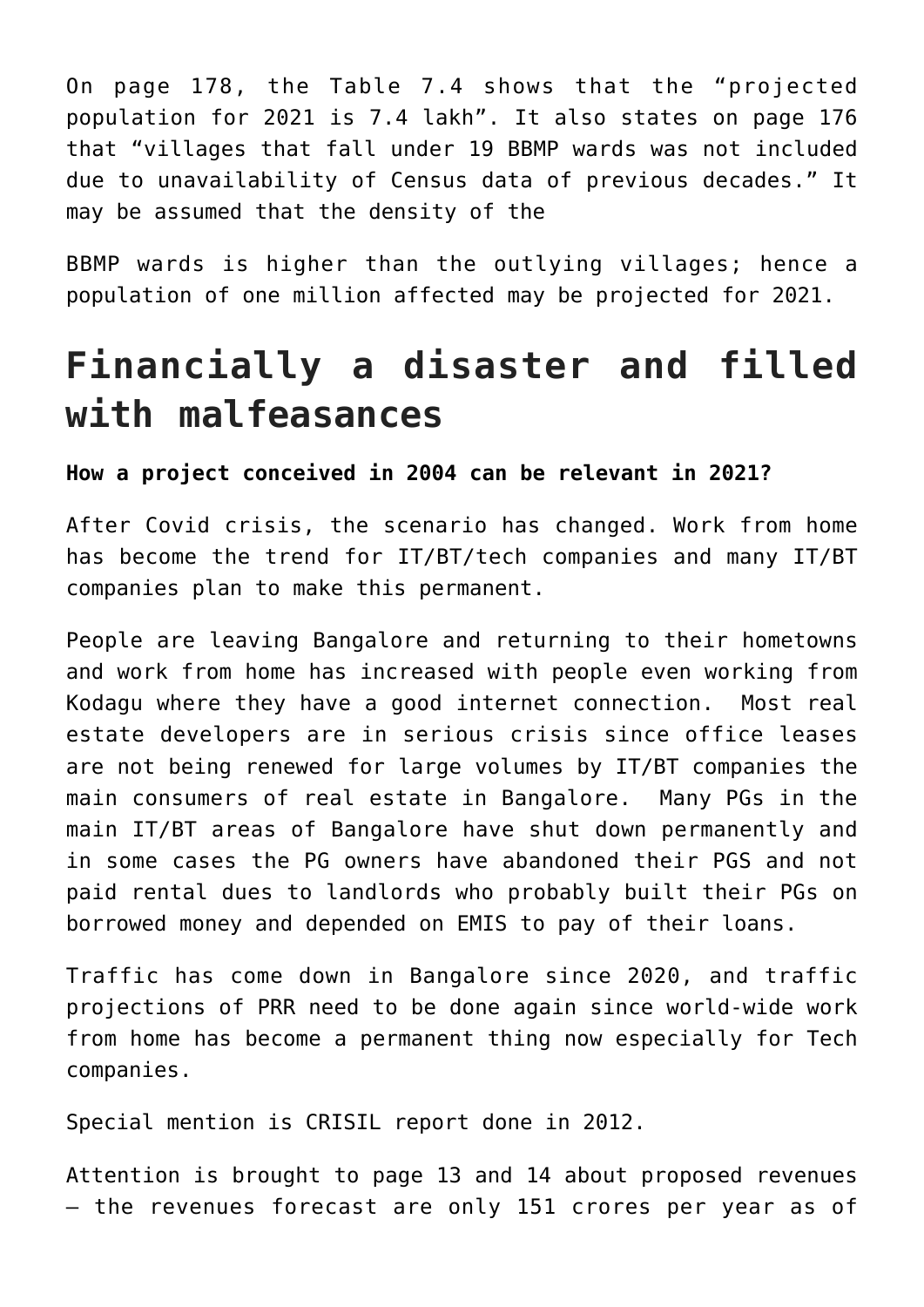2012 report — then on what basis do they plan to spend more than Rs 20000 crores in 2021. This project will never make money at todays inflation adjusted costs.

We should also bring up proposed global "investor" and ask court to order inquiry into credentials and also ask court to order govt not to give a project like PRR to shady unknown companies with not even a website in their name that are basically recycling politicians black money and promoting their property and assets along PRR and a pretext to acquire more land in the investors companies name once the PRR is started to be built.

The BOT and PPP contract for PRR should only be given to reputed and established firms with established credentials and not shady firms with no past credentials and just set up as shady fronts for other shady politicians and bureaucrats.

Also in the Crisil report annuity period is only 20 years, all across India for most BOT projects time given is maximum 30 years and that to after extensive establishment and verification of credentials.

In case of PRR, Bangalore they plan BOT for 50 years and that to shady recently established firms with no financial strength or established credentials or not even a website.

#### **Legally a nightmare**

There is a PIL in Karnataka High Court and about 25 Writ Appeals in the High Court.

The PIL was dismissed in Sept 2021 without being heard to its full merits.

The BDA are planning to acquire another 750 acres and that has not happened.

**BDA have to re-do the Public hearing and get fresh**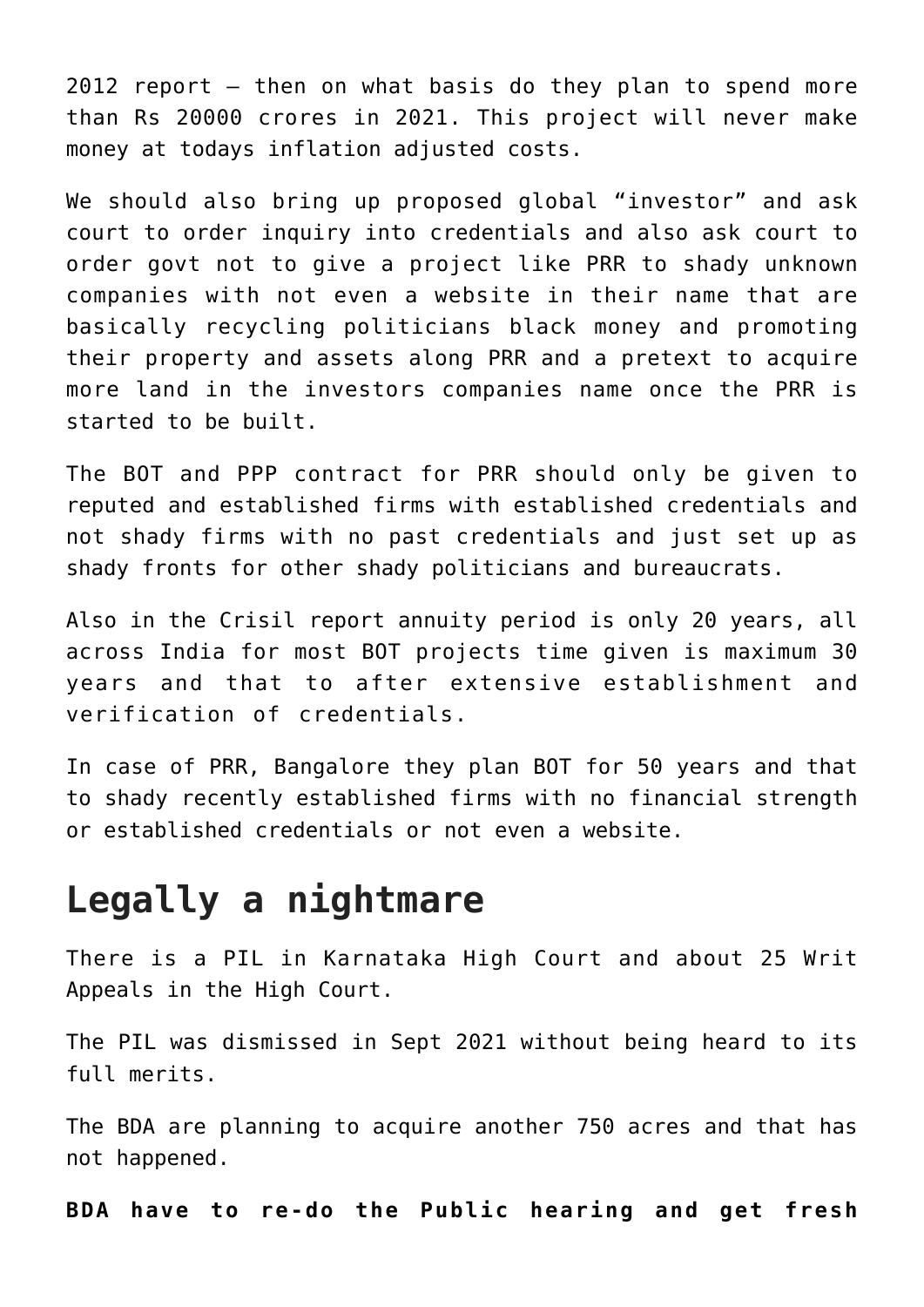**Environmental clearances and that they have not done.**

**They have to pay the land losers and that they have not done.**

They say they have international funding and there has been no MOU signed. They keep the project alive by issuing press releases from time to time.

The Cases last came up in April and the BDA lawyer did not show up.

So many land & home losers have been made to suffer for so many years – living under the threat of losing the roof over their heads or the only asset they own – their lands (2005 – 2021)

## **Administratively under the Bangalore Development Authority (BDA) a known den of corruption and malfeasance**

**Originally conceived as a real estate project to displace locals by threats and intimidation and enrich builders and crooked politicians and bureaucrats**

Check out the real owners, not just benami owners of all properties within 4 km radius of the Peripheral Ring Road that were bought after the BDA CDP 1995 was announced in 1997 when the Peripheral ring road was first announced in a CDP.

How many of these properties changed hands since 1997 and how many now actually belong to crooked politicians and crooked bureaucrats? How many of these companies which are developing the properties have benami and FII holders of shady politicians and bureaucrats have actual shares of these real estate companies?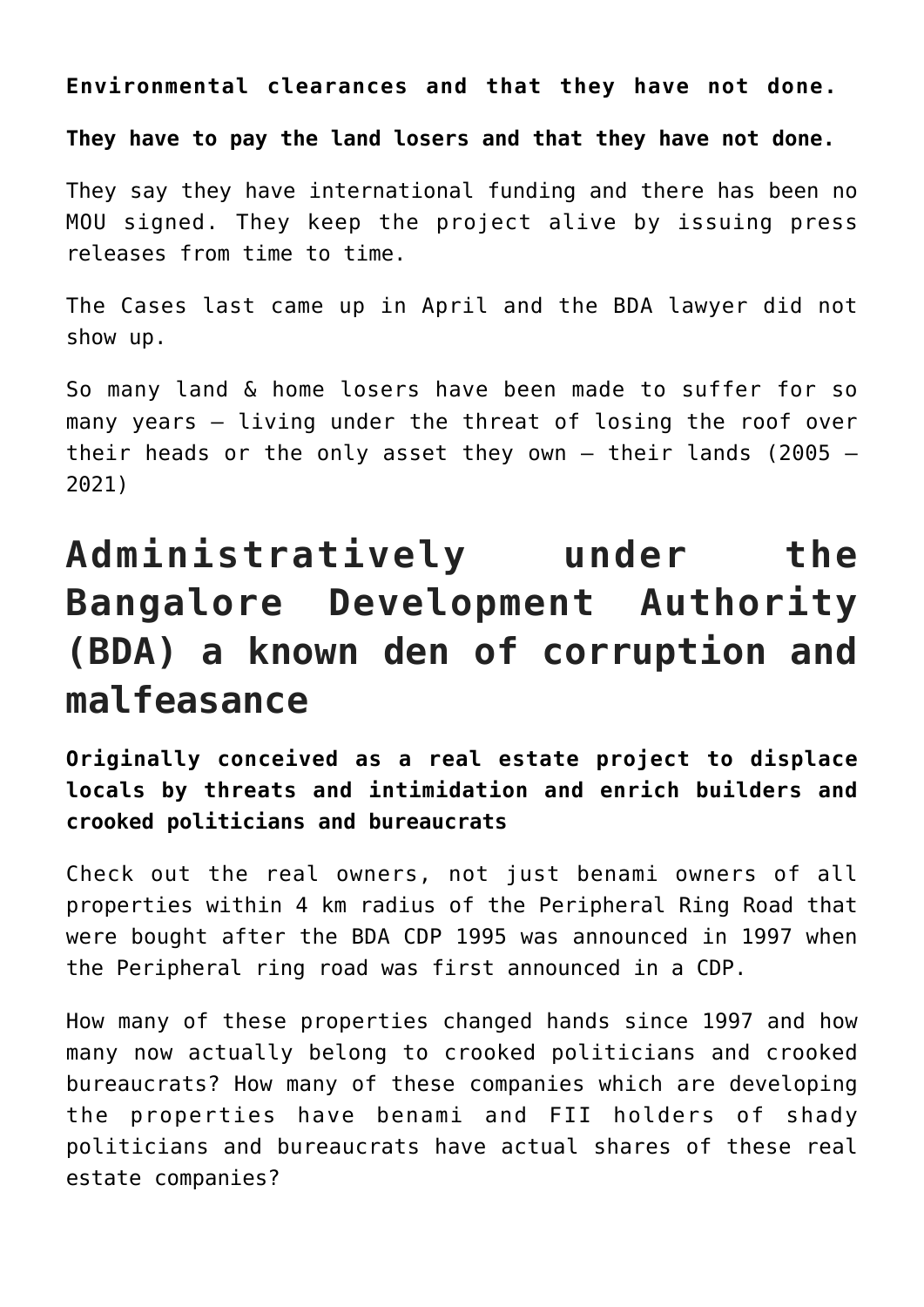Why despite huge environmental violations and manipulation of CDP 2031 including concealing of important stormwater drains near the PRR in maps of Doddagubbi, is the government still bent ahead on pushing the PRR project?

**The lead proposed investor of the PRR in this project does not even have a website. We cannot find their credentials anywhere in India about building a road of the scale of PRR.** 

Why do we have to go to unknown foreign investors who are a front for some local politicians and others and why cannot we approach known established Indian BOT providers like L&T, GMR Group, Gayatri Projects etc who won't touch this project since they know it is not financially viable.

**We have a strong case to cancel the entire PRR on grounds of malfeasance and corruption alone if someone is willing to undertake an investigation into the above issues. This happened even before the PRR was built, you can imagine what will happen if the PRR is implemented.**

#### **High Degree of Vulnerability of the Land losers**

The Draft EIA Report points out that the majority of the population on the alignment is involved in agriculture and related activities. It says that "Agriculture/farming is the sole source of livelihood for the survey households." Growing of cereals, vegetables, horticulture and commercial crops like teak, eucalyptus and floriculture are the mainstay of the people. On page 179, the Report says, "Majority of the population in the area owns a tenement to live in. They have access to basic amenities such as protected drinking water, electric power, education and health care". It continues on the same page, "The people are involved in various cultural activities and traditional practices such as local jatras, harvest festivals etc."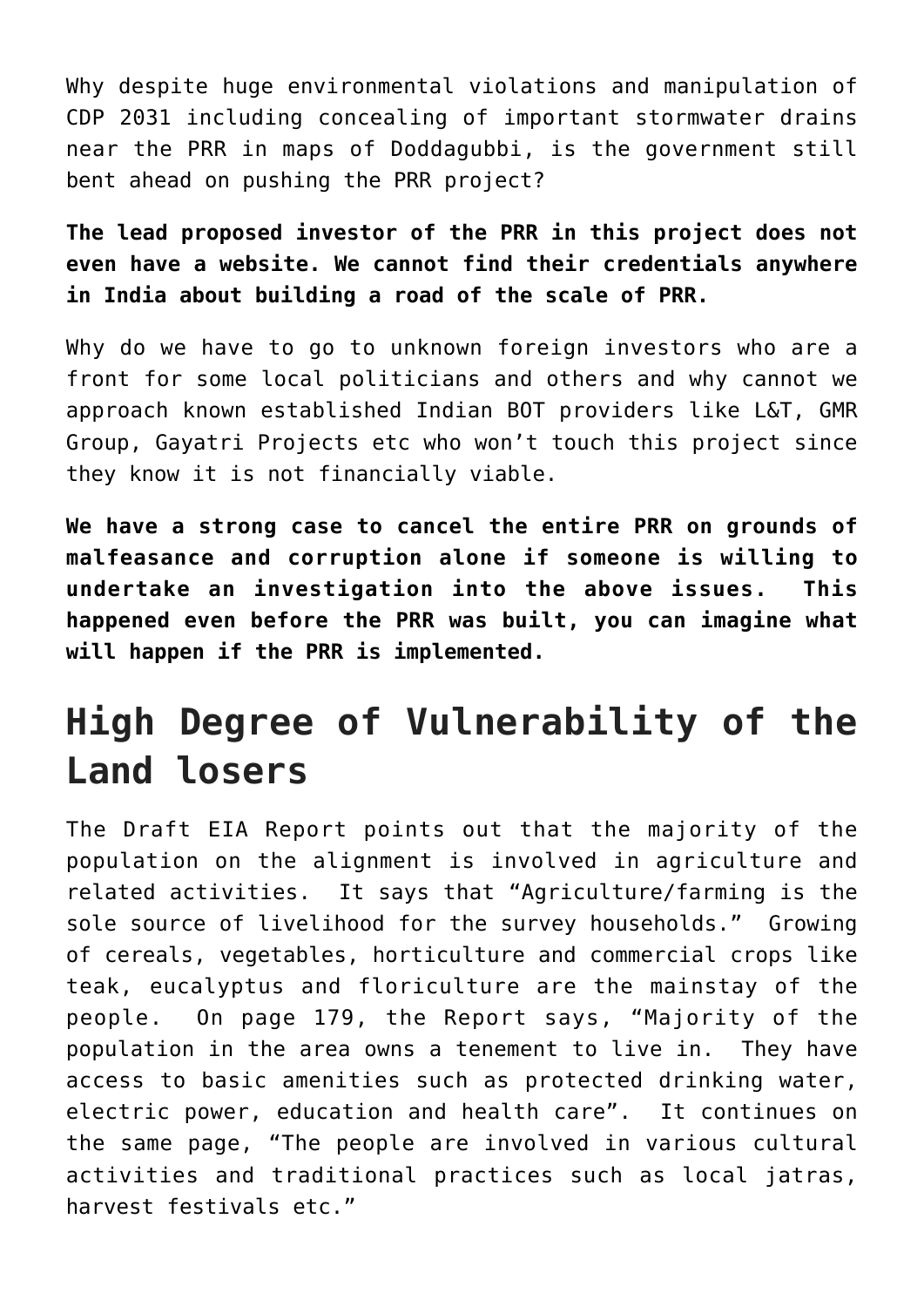It is this comfortable but highly vulnerable population, numbering 1 million people that the PRR is going to displace. It is going to dispossesses them of their land, houses, livelihood, culture and traditions. Most of the farmers have small holdings of 5 acres and less. Given the mammoth proportions of the Road, many of them will be rendered landless. The Report candidly states, "Many PAPs (Project Affected Persons) will lose full land to PRR and become landless" (page 181). Another aspect is that 82.51% belong to the Backward Castes (page 178). Listing the negative impact of the PRR, the Report nonchalantly states, "The negative impact would primarily be in the form of loss of livelihood, housing, access to common property resources and disturbance in the existing social fabric of the people living and working along the corridor." In addition, the proposed Road has already caused fragmentation and dissension among the people of the 67 villages as the land owner by the side of the road stands to gain while the land loser does not.

Given that BDA does not have a good track record of R & R, Bengaluru is going to be the site of much suffering if the Road development does indeed take place.

The Project Affected People have already been through much suffering due to the long delay. The Report notes on page 181, "They were unable to transact or build on the land; psychological stress has developed among the Project-Affected-Persons due to delay".

The road brings connectivity but for whom? It is envisaged for cars to speed through. It will symbolize the sacrifice of the poor for the comfort of the rich and further the rising inequality in the City and its periphery.

**The PRR will bring a tsunami of destruction in its wake.**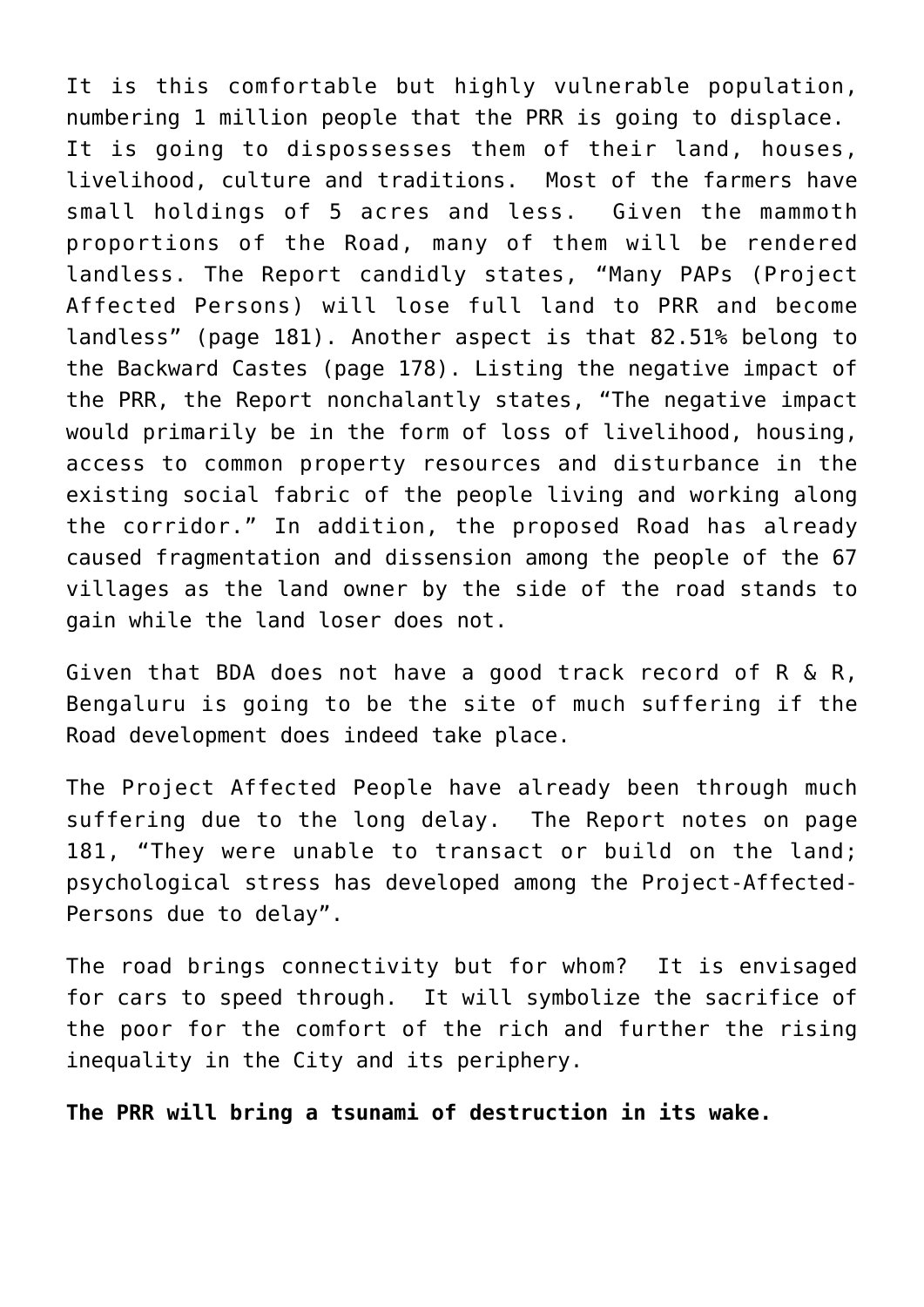## **The Population Affected by The PRR is Underestimated. It Is One Million.**

On page 178 of the Draft EIA Report, the Table 7.4 shows that the "projected population for 2021 is 7.4 lakh". It also states on page 176 that "villages that fall under 19 BBMP wards was not included due to unavailability of Census data of previous decades." It may be assumed that the density of the BBMP wards is higher than the outlying villages; hence a population of one million affected may be projected for 2021.

## **The way forward**

## **Implement the recommendations given by enlightened concerned citizens in Sept 2015 to Chief Minister**

Implement the recommendations given by enlightened concerned citizens of Representation protesting lack of any meaningful public consultation, and violation of significant constitutional provisions of Government of Karnataka, by the Bangalore Development Authority in the process of formulation of the Revised Comprehensive Development Plan of Bangalore – 2015. Refer to [representation made by concerned citizens to](https://drive.google.com/file/d/1DmdYwCaSHp0jgoX3rHvZ9fR0p-qp_OiO/view?usp=sharing) [Chief Minister in 2015](https://drive.google.com/file/d/1DmdYwCaSHp0jgoX3rHvZ9fR0p-qp_OiO/view?usp=sharing).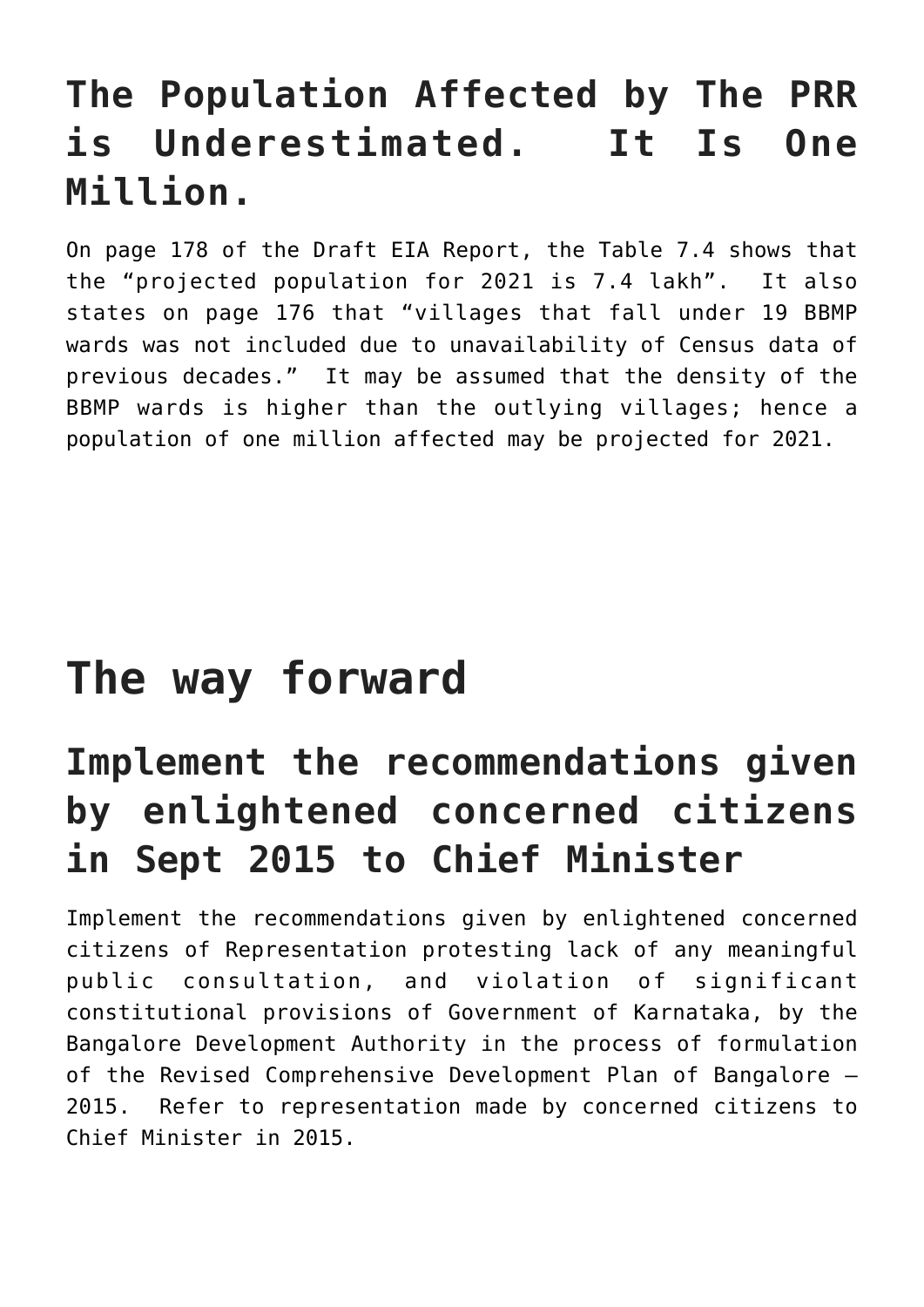## **Implement the 73rd and 74th constitution amendments which are constitutionally mandated**

Since the 73rd and 74th constitution amendments have mandated that the Panchayats and Municipalities are the only local self-governments which should take up the functions, which includes planning, in the respective jurisdictional areas. The Village Panchayats and Municipalities must be endowed with their powers and functions as enshrined in the Constitution. [Refer to the resolution passed by Kannur, Doddagubbi and](https://drive.google.com/file/d/1DXWlIu3naRJnSxSBuXabbArJKuc8r5us/view?usp=sharing) [Chikkagubbi panchayats](https://drive.google.com/file/d/1DXWlIu3naRJnSxSBuXabbArJKuc8r5us/view?usp=sharing).

### **Follow the Amsterdam model of planning**

Follow the Amsterdam model of planning, where the outer boundary of the city is fixed permanently for posterity by a permanent minimum 5km wide green belt outside city limits and any further development of the city is done by:

- Increasing density of FAR inside the city limits.
- Increasing high frequency and high-density public transport like buses and trams.
- Heavy congestion fee on motorised vehicles, especially four wheeled vehicles.
- Promotion of bicycle transport by provision of bicycle friendly lanes and bicycle infrastructure.
- Improvement of public safety measures and strong policing so that the above recommendations can be implemented.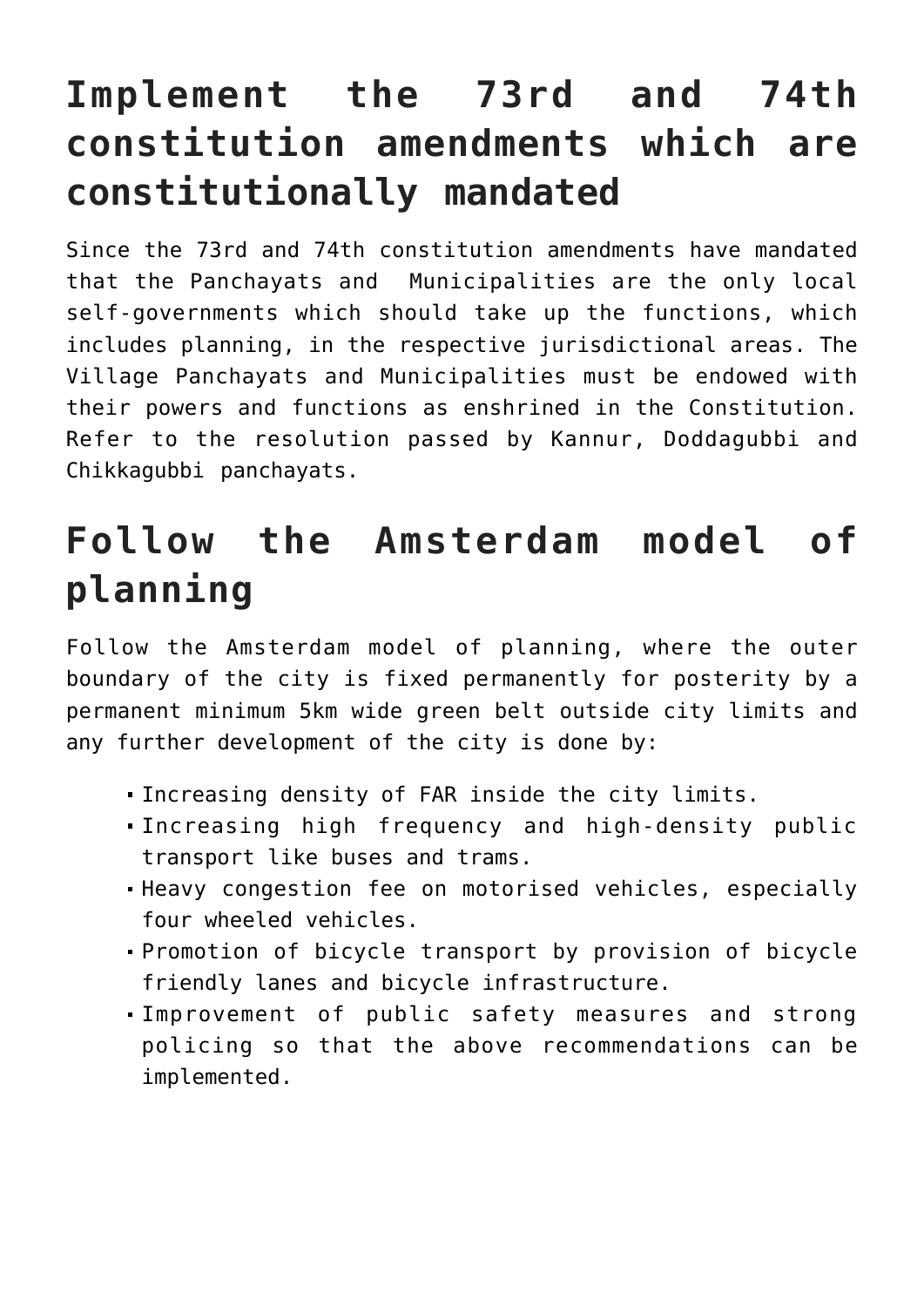## **Abolish the BDA and investigate all senior bureaucrats and politicians who controlled the BDA since 1995 for corruption**

Recover the proceeds of this manipulation from them and send them to life imprisonment with capital punishment if they have caused the deaths or suicides of people due to their malfeasance.

#### **Have a metropolitan govt for Bangalore area**

For more on recommendation this see article by V Balasubramanian, former Additional Chief Secretary, Government of Karnataka.

[Annexure –](https://drive.google.com/file/d/1DotrnGFnMbh1NcNGcMcTgPzTK7Mu_1eb/view?usp=sharing) [To save boom town, A metropolitan govt for](https://www.deccanherald.com/opinion/main-article/save-boom-town-690486.html) [Bengaluru, Deccan Herald SEP 01 2018](https://www.deccanherald.com/opinion/main-article/save-boom-town-690486.html)

Restoration of Storm Water Drains key to city's survival

For more on recommendation this see article by V Balasubramanian, former Additional Chief Secretary, Government of Karnataka.

[Annexure –](https://drive.google.com/file/d/1DpkPiDeQqUmNY7GkdY72IJD_H0eOePd2/view?usp=sharing) [Restoration of SWDs key to city's survival, SEP 30](https://www.deccanherald.com/city/restoration-swds-key-city-s-695367.html) [2018, Deccan Herald](https://www.deccanherald.com/city/restoration-swds-key-city-s-695367.html)

## **Introduce GIS Blockchain Digital Currency for all transactions in**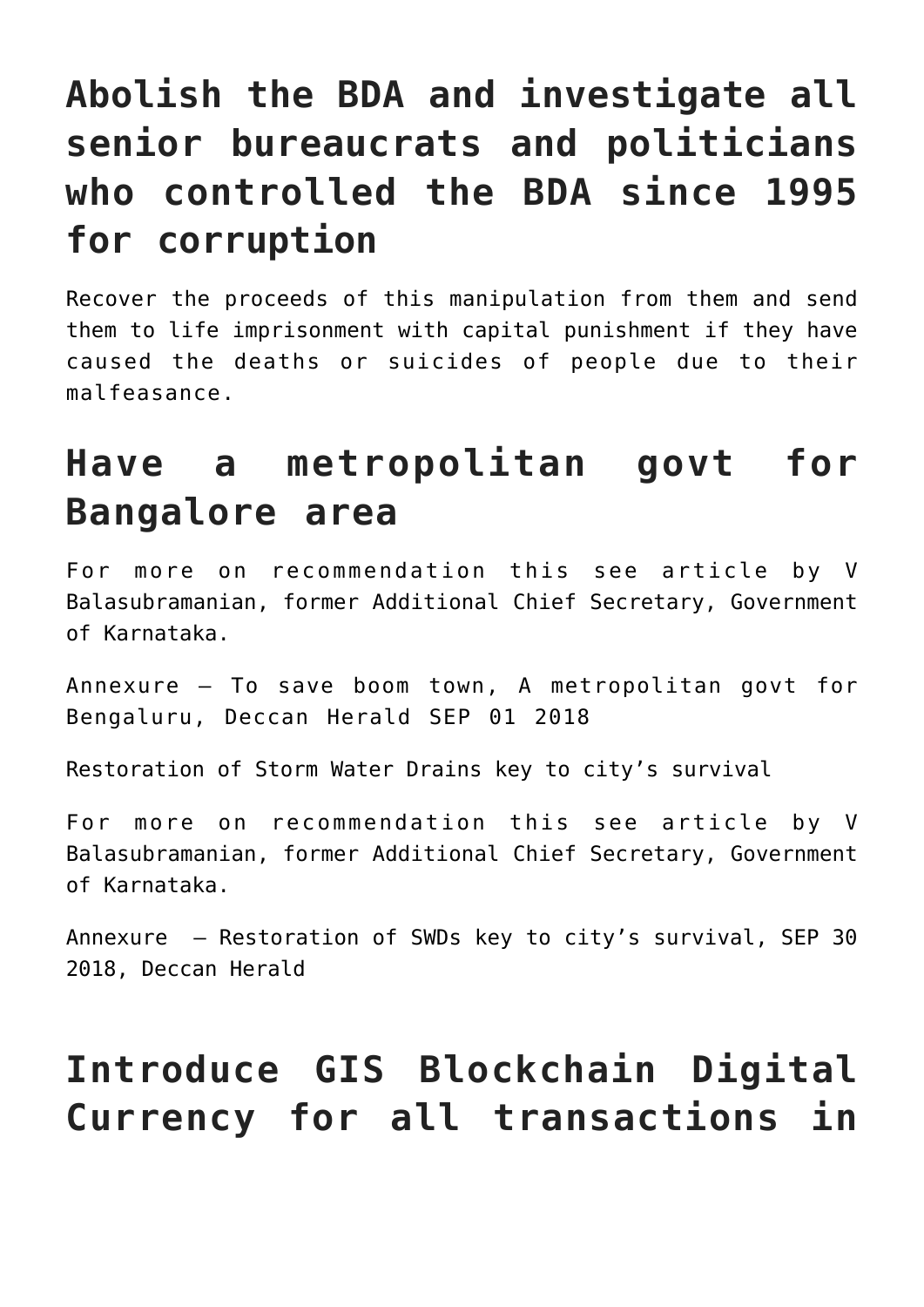#### **Bharat**

Abolish all cash and make cash illegal with strict penalties.

For more about why this should be done read my book [Arya](https://aryadharma.world/index/buy-book-ebook/) [Dharma](https://aryadharma.world/index/buy-book-ebook/) especially the article

[Concept note about Bharat Coin, a GIS Blockchain Digital](https://aryadharma.world/concepts/concept-note-about-bharat-coin-a-gis-blockchain-digital-currency-for-bharat/) [Currency for Bharat](https://aryadharma.world/concepts/concept-note-about-bharat-coin-a-gis-blockchain-digital-currency-for-bharat/)

## Abolish outdated 19<sup>th</sup> century **Western France, UK, USA (FUKUS) inspired systems of "Capitalism" and "Democracy" which are proven failure**

Return to roots of Bharat for economy and democracy which made Bharat historically the wealthiest nation for millennia. Based on our heritage which brought [real Ram Rajya](https://aryadharma.world/vedasandupanishads/ram-rajya-the-heavenly-rule-of-ram/) as the foundation, adopt modern updates like [Edemocracy](https://aryadharma.world/laws/details-of-the-law/law-administration/edemocracy/) and [Rising](https://aryadharma.world/concepts/thestate/rising-tide-production-by-the-masses-socialist-capitalism/) [Tide Production by the Masses Socialist Capitalism](https://aryadharma.world/concepts/thestate/rising-tide-production-by-the-masses-socialist-capitalism/) to ensure that even the  $\frac{1}{2}$  acre farmer and landless labourer has a voice and share in the development of Bharat and is not left to the mercy of sharks like current outdated [FUKUS](https://aryadharma.world/fukus/) methods.

For more about why this should be done and the entire path forward towards [real Ram Rajya](https://aryadharma.world/vedasandupanishads/ram-rajya-the-heavenly-rule-of-ram/) read my book [Arya Dharma](https://aryadharma.world/index/buy-book-ebook/) – (Noble Dharma) – A better way by a unique combination of our heritage, spirituality and current affairs by going back to the future and restoring the glory of [Bharat\(India\)](https://aryadharma.world/bharat/) by returning to its ideals of [Dharma](https://aryadharma.world/vedasandupanishads/dharma/) and Seva.

All articles have the latest updates [at this location.](https://aryadharma.world/articles/) (<https://aryadharma.world/articles/>)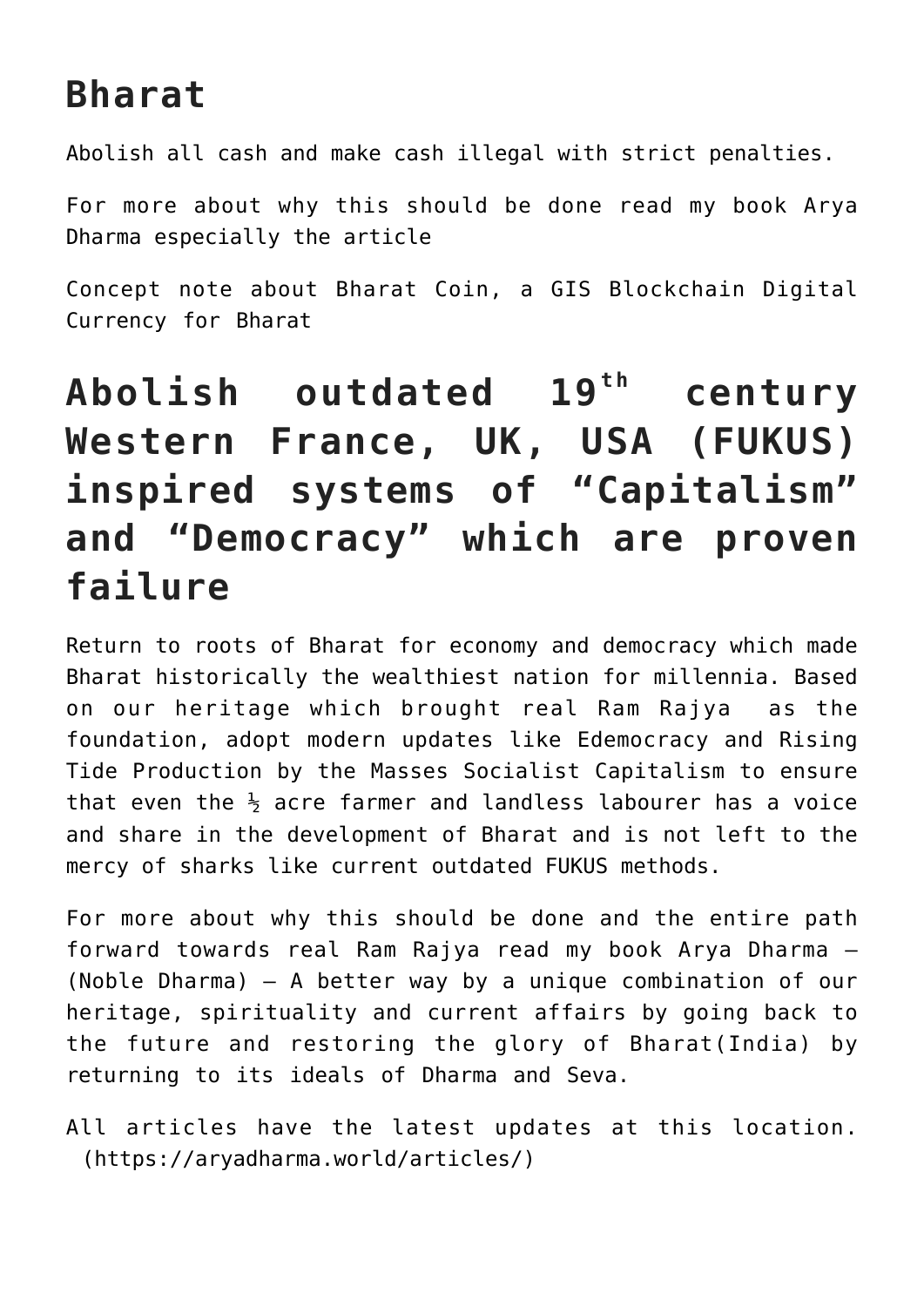**Annexures:**

**This article and Annexures are uploaded in digital form to [https://bit.ly/3nz3s6f.](https://bit.ly/3nz3s6f) Translation to Kannada is being done to reach a wider audience.**

 [Kannur, Doddagubbi and Chikkagubbi panchayats petition to BDA](https://drive.google.com/file/d/1DXWlIu3naRJnSxSBuXabbArJKuc8r5us/view?usp=sharing) [in June 2012](https://drive.google.com/file/d/1DXWlIu3naRJnSxSBuXabbArJKuc8r5us/view?usp=sharing)

[Dhyan BA objection to CDP 2031 dated 29/10/2018](https://drive.google.com/file/d/1DmyPshZASYt614HH082ExEGI5iReLFIc/view?usp=sharing)

[Dhyan BA objection to PRR in environmental public hearing](https://drive.google.com/file/d/1DoBGWBA_NK4yGXYW8AiLlWjN7ppgmEiZ/view?usp=sharing) [dated 8/10/2020](https://drive.google.com/file/d/1DoBGWBA_NK4yGXYW8AiLlWjN7ppgmEiZ/view?usp=sharing)

[CRISIL report done in 2012](https://drive.google.com/file/d/12RTl6_qsVUQbU-JYJHc4vLa4tp1W1Hnn/view?usp=sharing)

[Annexure –](https://drive.google.com/file/d/1DotrnGFnMbh1NcNGcMcTgPzTK7Mu_1eb/view?usp=sharing) [To save boom town, A metropolitan govt for](https://www.deccanherald.com/opinion/main-article/save-boom-town-690486.html) [Bengaluru, Deccan Herald SEP 01 2018](https://www.deccanherald.com/opinion/main-article/save-boom-town-690486.html)

[Annexure –](https://drive.google.com/file/d/1DpkPiDeQqUmNY7GkdY72IJD_H0eOePd2/view?usp=sharing) [Restoration of SWDs key to city's survival, SEP 30](https://www.deccanherald.com/city/restoration-swds-key-city-s-695367.html) [2018, Deccan Herald](https://www.deccanherald.com/city/restoration-swds-key-city-s-695367.html)

[Arya Dharma](https://aryadharma.world/index/buy-book-ebook/) – (Noble Dharma)

*[Globalisation](https://aryadharma.world/fukus/globalisation/)*

*[The true meaning of Development](https://aryadharma.world/articles/the-true-meaning-of-development/)*

**Article on whether it is right to endlessly trust our roads as a way to our future by [noted artist CF John](https://cfjohn.com/)**

**The trodden paths al(on)g high-definition roads.**

I used to live in Kammanahally in the 1990's, when the outer ring road was being constructed. With a sense of achievement (as the city is progressing) woven with certain uneasiness I watched stages of its construction. Site engineers marked the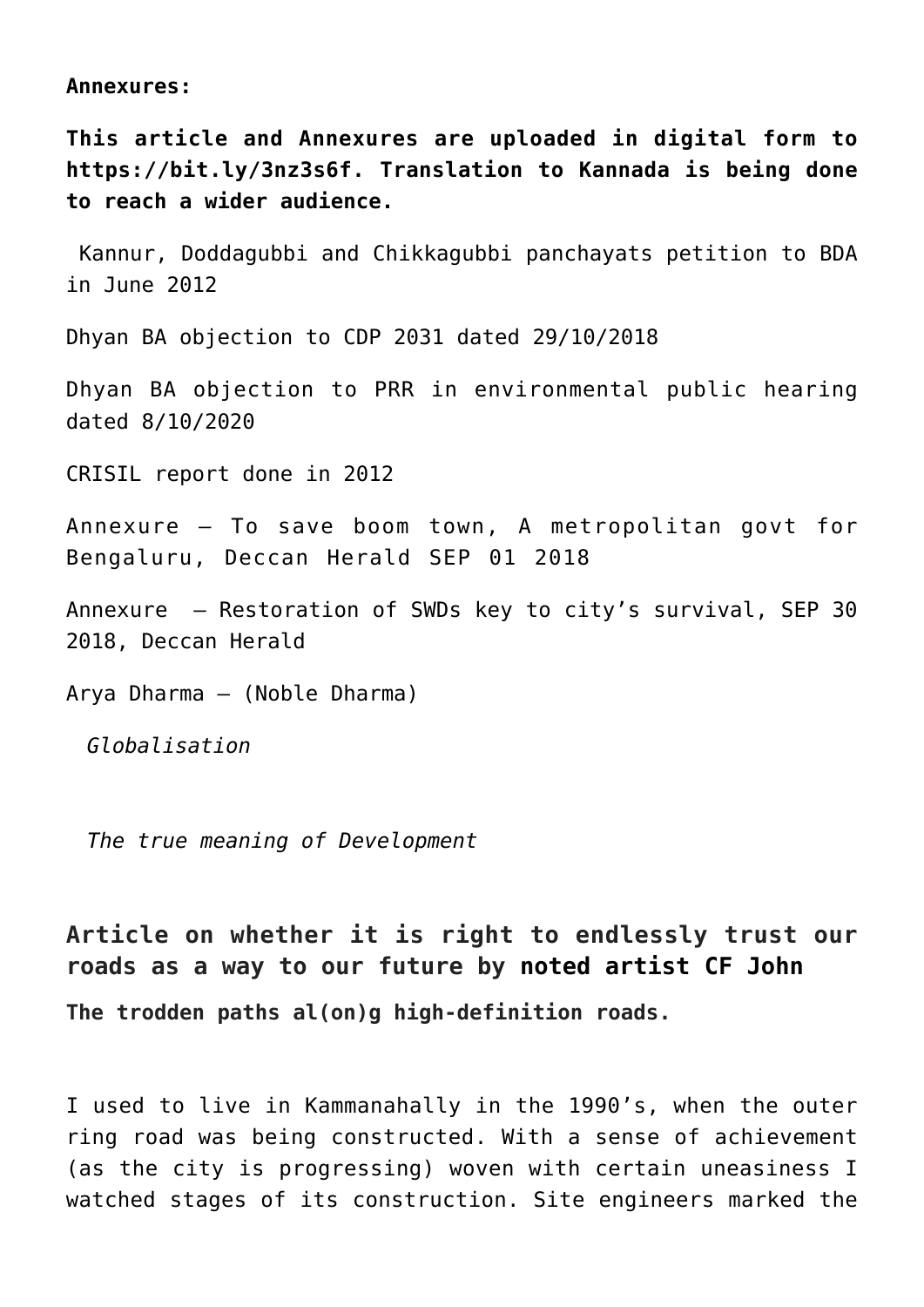terrain as per the drawing on paper, battalion of workers took their positions filling, erasing, cutting down and bulldozing. Once the road was done and opened for the traffic, it was like a sluice opened. Vehicles start flowing on top gear as the water gushes out from the dam reservoir.

I was shocked to see what followed in the next few months. Most of the days I used to see two to four dogs crushed under the wheels of speeding vehicles. The ring road was cut through the territory or home space of those dogs and the dogs were not in a position to negotiate with the speeding vehicles.

Even we, with our long associations with the roads of modern times, have not really learned to make the necessary negotiations. The statistics show around 1.2 million people die every year in India in road accidents and three times more remain fatally injured. There is a big divide between our living culture of streets and the traffic that runs through it. In fact to say further there is also a big divide between the mind of people who drive in the vehicle and the mind the vehicle demands.

With our increased dependence on machinery, we justify it by saying that the time 'saved' can be used to efficiently deploy our knowledge and skills. But that knowledge finds its right meaning and purpose only when we immerse ourselves in the reality of life. What end do we hope to find without a journey? I heard someone asking, what would be the implications of instant noodles taking five minutes to prepare instead of two? So is also with our travel. We are endlessly trusting on our roads as a way to the future. We believe that better speed is equal to a better future.

Now we are in the process of building our PRR (Peripheral Ring Road). If we talk to the residents, and the BBMP and BWSSB ground level officers would know how the changing climate turns upside down the human life alone, leave alone all other life forms that support our lives. A few days of additional